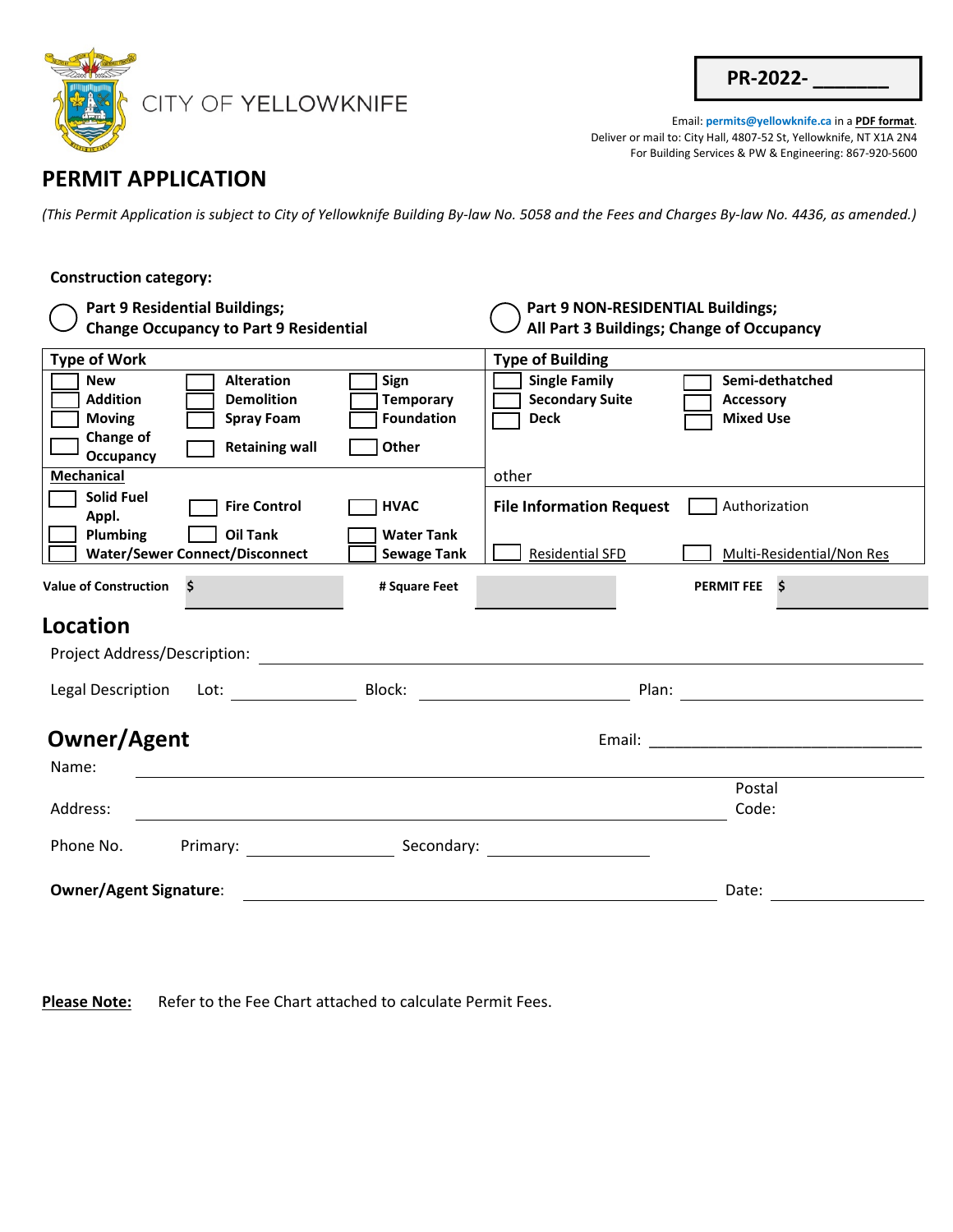|                                                                                 | <b>SERVICE</b>                                      | FEE                                         |  |
|---------------------------------------------------------------------------------|-----------------------------------------------------|---------------------------------------------|--|
| NBC Part 9 Residential Building Permits                                         |                                                     |                                             |  |
| $\mathbf 1$                                                                     | a) Additions                                        | \$50.00 + \$0.60/sq. ft. of GFA             |  |
|                                                                                 | b) Garages                                          | $$50.00 + $0.45/sq$ . ft. of GFA            |  |
|                                                                                 | Carports                                            |                                             |  |
|                                                                                 | Decks<br>d)                                         |                                             |  |
|                                                                                 | <b>Accessory Buildings</b><br>e)                    |                                             |  |
| 2                                                                               | a) Alterations and Improvements                     | \$50.00 + \$7.50 per \$1,000.00 of value of |  |
|                                                                                 | b) Remodeling any occupancy to Residential building | work                                        |  |
|                                                                                 | c) Signs                                            |                                             |  |
| 3                                                                               | Demolitions                                         | \$250.00 flat fee                           |  |
| 4                                                                               | <b>Temporary Building</b>                           | \$100/month                                 |  |
| 5                                                                               | Foundations                                         | \$50.00 + \$0.50/sq. ft. of GFA             |  |
| 6                                                                               | <b>Building Envelope</b>                            | $$50.00 + $1.00/sq.$ ft. of GFA             |  |
| 7                                                                               | <b>New Construction</b>                             | \$50.00 + \$1.50/sq. ft. of GFA             |  |
| 8                                                                               | Pre-fabricated Building                             | \$50.00 + \$1.50/sq. ft. of GFA             |  |
| 9                                                                               | Change of Occupancy                                 | \$50.00 + \$7.50 per \$1,000.00 of value of |  |
|                                                                                 |                                                     | work                                        |  |
| 10                                                                              | Heating, Ventilation, Air Conditioning (HVAC),      | \$50.00 + \$7.00 per \$1,000.00 of value of |  |
|                                                                                 | Plumbing                                            | work                                        |  |
| NBC Part 9 Non-Residential Building Permits and All NBC Part 3 Building Permits |                                                     |                                             |  |
| 1                                                                               | All Non-Residential Building Applications           | $$50.00 + $7.00$ per \$1,000.00 of value of |  |
|                                                                                 |                                                     | work                                        |  |
| 2                                                                               | Heating, Ventilation, Air Conditioning (HVAC),      | $$50.00 + $7.00$ per \$1,000.00 of value of |  |
|                                                                                 | Plumbing                                            | work                                        |  |
| 3                                                                               | Demolition                                          | $$50.00 + $7.00$ per \$1,000.00 of value of |  |
|                                                                                 |                                                     | work                                        |  |
| 4                                                                               | Sign                                                | \$50.00 + \$7.00 per \$1000.00 of value of  |  |
|                                                                                 |                                                     | work                                        |  |
| Other                                                                           |                                                     |                                             |  |
| Re-Inspection Fee<br>\$150.00 per inspection (for every re-                     |                                                     |                                             |  |
|                                                                                 |                                                     | inspection following a failed inspection)   |  |